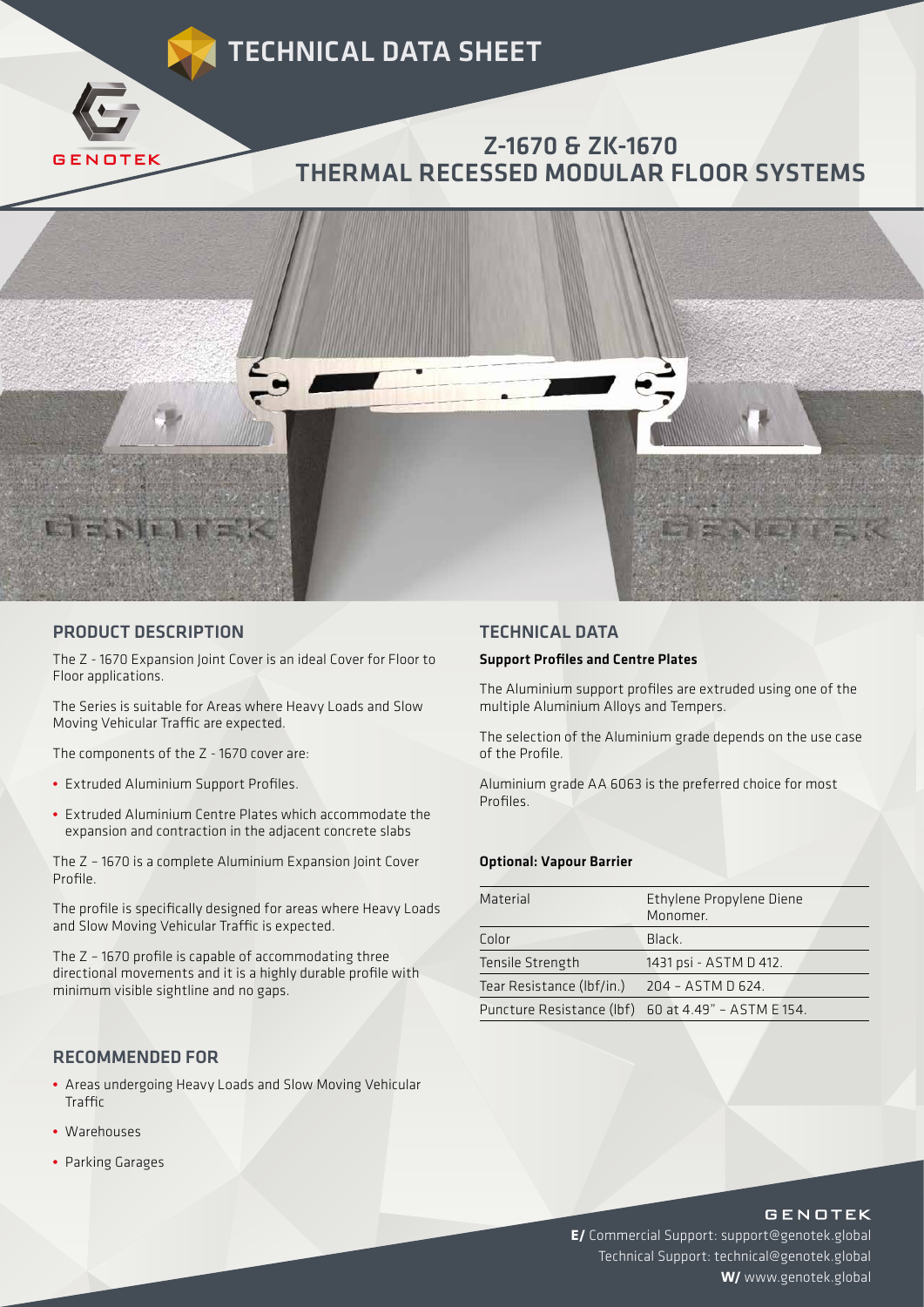# TECHNICAL DATA SHEET



### STORAGE & HANDLING

#### ALUMINIUM

#### **•** Transportation

**GENOTEK** 

Aluminium can be damaged during transport and constitutes in the form of scratches and wear marks that can lead to subsequent interfacial corrosion. Such damage prevents satisfactory surface treatment of the profiles.

The appearance of Aluminium is affected by minor transportation damages to the surface of the material but mechanical properties of the metal, however, remain unaffected.

To prevent such damage to the material, it is important for the Aluminium profiles to be packaged in strong paper, plastic or bubble wrap during any moving and transportation to prevent individual profile surfaces from bumping against each other thus causing scratches.

#### **•** Storage

It is important to note that Aluminium gets easily affected by water and moisture.

Aluminium alloys with higher magnesium content are sensitive to water and condensation, whereas purer alloys have greater resistance to the same.

Moisture damage to Aluminium appears as white patches/ spots or dark discolouration marks and can be observed in the event if water or condensation is trapped between Aluminium profile stacked upon or lying very close to each other.

## SUBSTRATE REQUIREMENT & PREPARATION

- **•** The surface must have enough clearance from the reinforcement to provide enough space for the anchor.
- **•** The surface must be level to avoid gaps.
- **•** The gap must be uniform and in a straight line.

# INSTALLATION

Kindly refer to the detailed GENOTEK Installation Instructions or contact your nearest GENOTEK Technical Centre for the same.

# PACKAGING

- **•** Aluminium Support Profile and Central Plate: Standard Supply Length of 3.00 LM per piece.
- **•** Moisture Barrier: Variable Length as per requirement.
- **•** Accessories: Original Manufacturer Packing.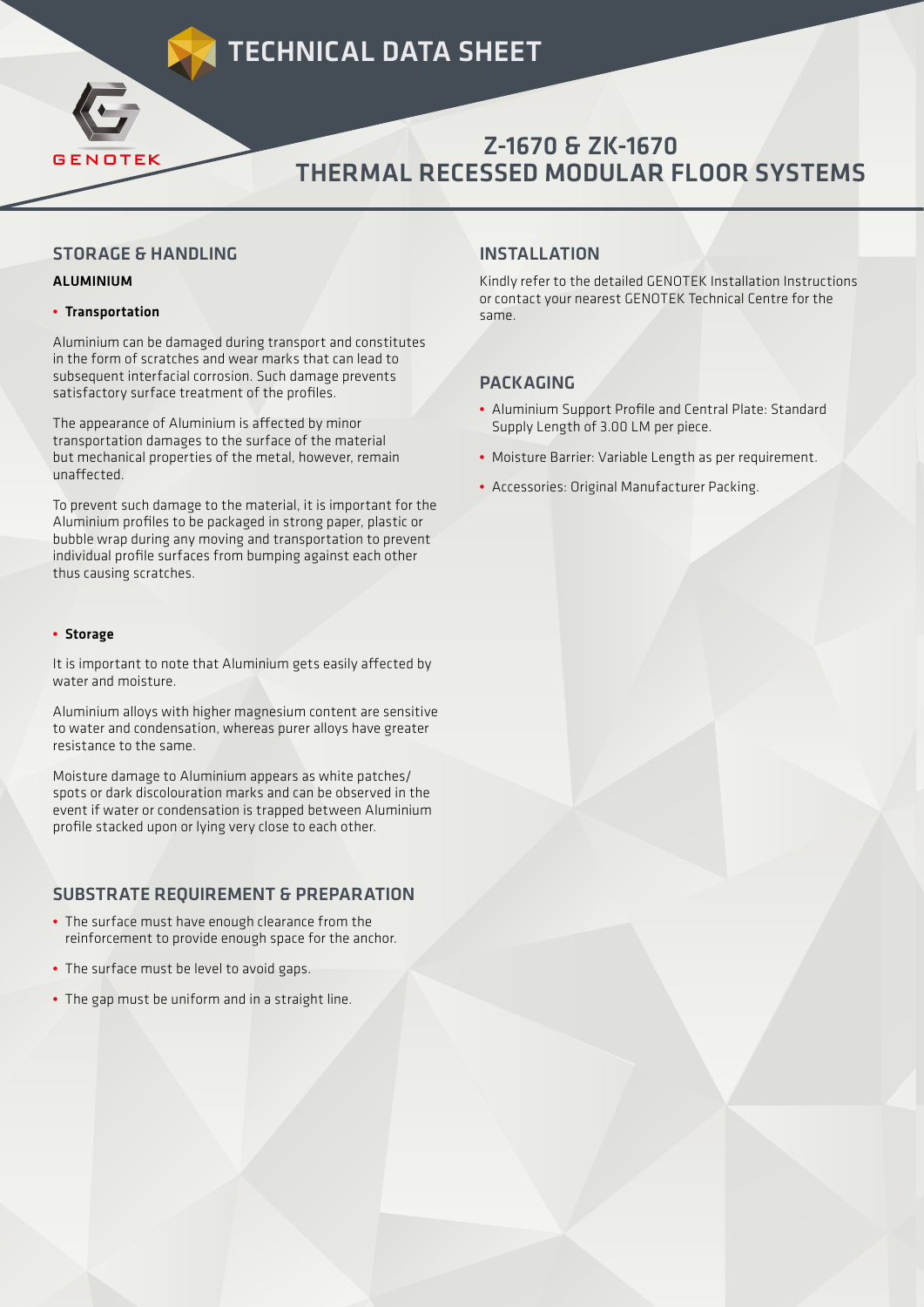



 $\odot$ 

ව /

 $\mathbf{\mathbf{\Pi}}$ 

| <b>CONTINUOUS EPDM</b><br><b>INSERT</b><br>CONTINUOUS ALUMINUM<br><b>GLIDE PLATE</b><br>CONTINUOUS ALUMINUM-<br><b>WATER BARRIER</b><br>RECESSED FRAME<br>(IF REQUIRED)<br>. IW |               |                 | CONTINUOUS EPDM-<br><b>INSERT</b><br><b>CONTINUOUS ALUMINUM</b><br><b>GLIDE PLATE</b><br>CONTINUOUS ALUMINUM-<br>RECESSED FRAME<br>ළු<br>JW<br><b>2HRS. FIRE BARRIER</b><br>(IF REQUIRED) |                     |                     | CONTINUOUS EPDM-<br><b>INSERT</b><br>CONTINUOUS ALUMINUM<br><b>GLIDE PLATE</b><br>CONTINUOUS ALUMINUM-<br>-WATER BARRIER<br>RECESSED FRAME<br>(IF REQUIRED)<br>. IW<br><b>2HRS. FIRE BARRIER</b><br>(IF REQUIRED) |                       |  |
|---------------------------------------------------------------------------------------------------------------------------------------------------------------------------------|---------------|-----------------|-------------------------------------------------------------------------------------------------------------------------------------------------------------------------------------------|---------------------|---------------------|-------------------------------------------------------------------------------------------------------------------------------------------------------------------------------------------------------------------|-----------------------|--|
| $\boxed{\checkmark}$                                                                                                                                                            | <b>SKU</b>    | <b>NAME</b>     | JOINT WIDTH,<br>JW (MM)                                                                                                                                                                   | HEIGHT,<br>$H$ (MM) | SIGHTLINE,<br>S(MM) | <b>MOVEMENT</b><br>CAPACITY (%)                                                                                                                                                                                   | LOAD CAPACITY<br>(KN) |  |
| □                                                                                                                                                                               | Z1670305045   | $Z - 1670 - 30$ | 30                                                                                                                                                                                        | 50                  | 45                  | ±20                                                                                                                                                                                                               | 35                    |  |
| □                                                                                                                                                                               | Z1670505055   | Z-1670-50       | 50                                                                                                                                                                                        | 50                  | 55                  | ±20                                                                                                                                                                                                               | 35                    |  |
| □                                                                                                                                                                               | Z167010050143 | Z-1670-100      | 100                                                                                                                                                                                       | 50                  | 143                 | ±20                                                                                                                                                                                                               | 35                    |  |
| □                                                                                                                                                                               | Z167012550157 | Z-1670-125      | 125                                                                                                                                                                                       | 50                  | 157                 | ±20                                                                                                                                                                                                               | 35                    |  |
| □                                                                                                                                                                               | Z167017050215 | Z-1670-170      | 170                                                                                                                                                                                       | 50                  | 215                 | ±20                                                                                                                                                                                                               | 35                    |  |
| □                                                                                                                                                                               | Z167020050240 | Z-1670-200      | 200                                                                                                                                                                                       | 50                  | 240                 | ±20                                                                                                                                                                                                               | 35                    |  |

NOTE: 1. The above drawings are for illustration only, please see the system drawing of the profile for the section details as specification may vary.

2. The above sizes are for reference, additional sizes may be available and / or customized.Kindly contact GENOTEK Technical Support for more information.